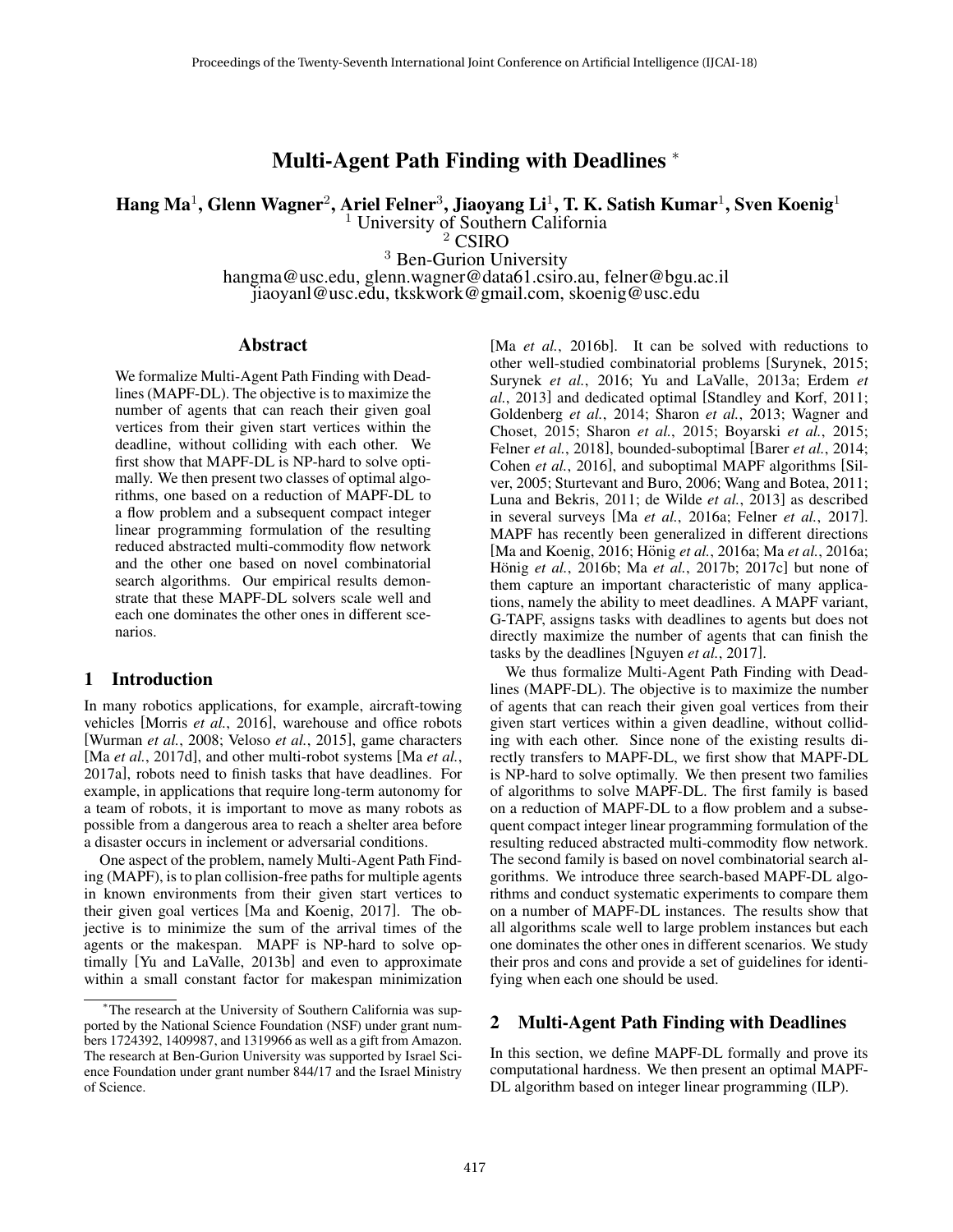#### Problem Definition

We formalize MAPF-DL as follows: We are given a *deadline*, denoted by a time step T*end*, a finite undirected graph  $G = (V, E)$ , and M agents  $a_1, a_2 \ldots a_M$ . Each agent  $a_i$ has a start vertex  $s_i$  and a goal vertex  $g_i$ . In each time step, each agent either moves to an adjacent vertex or stays at the same vertex. Each agent can reach its goal vertex in T*end* time steps in the absence of other agents (without loss of generality). Let  $l_i(t)$  be the vertex occupied by agent  $a_i$  at time step  $t \in \{0...T_{end}\}$ . We call an agent  $a_i$  *successful* iff it occupies its goal vertex at the deadline T*end*, that is,  $l_i(T_{end}) = g_i$ . A *plan* consists of a path  $l_i$  assigned to each successful agent  $a_i$  that satisfies the following conditions: (1)  $l_i(0) = s_i$  [each successful agent starts at its start vertex]. (2)  $(l_i(t-1), l_i(t)) \in E$  or  $l_i(t-1) = l_i(t)$  [each successful agent always either moves to an adjacent vertex or does not move]. Each unsuccessful agent  $a_i$  is removed at time step zero, and the plan thus contains no path assigned to it, that is,  $l_i = \emptyset$ <sup>1</sup>. We define a *collision* between two different successful agents  $a_i$  and  $a_j$  to be either a *vertex collision*  $(a_i, a_j, v, t)$ iff  $v = l_i(t) = l_j(t)$  [both successful agents occupy the same vertex simultaneously] or an *edge collision*  $(a_i, a_j, u, v, t)$  iff  $u = l_i(t) = l_j(t+1)$  and  $v = l_j(t) = l_i(t+1)$  [both successful agents traverse the same edge simultaneously in opposite directions]. A solution is a plan without collisions.

The objective of MAPF-DL is to maximize the number of successful agents  $M_{succ} = |\{a_i | l_i(T_{end}) = g_i\}|$ , that is, the number of paths in the solution, or, equivalently, minimize the number of unsuccessful agents  $M_{unsucc} = M - M_{succ}$ . The cost of a plan is thus the number of unsuccessful agents M*unsucc*. It can also be defined as the sum of the costs of all agents since a Boolean cost can be defined for each agent where each successful agent incurs cost 0 and each unsuccessful agent incurs cost 1. Obviously, every MAPF-DL instance has a trivial solution where all agents are unsuccessful, namely with cost  $M_{unsucc} = M$ .

#### Intractability

Theorem 1. *It is NP-hard to compute a MAPF-DL solution with the maximum number of successful agents.*

The proof of the theorem reduces the  $\leq 3, = 3$ -SAT problem [Tovey, 1984], an NP-complete version of the Boolean satisfiability problem, to MAPF-DL. The reduction is similar to the one used for proving the NP-hardness of approximating the optimal makespan for MAPF [Ma *et al.*, 2016b]. It constructs a MAPF-DL instance with deadline  $T_{end} = 3$  that has a zero-cost solution iff the given  $\leq$ 3,=3-SAT instance is satisfiable. Also see our preliminary work [Ma *et al.*, 2018].

## ILP-Based MAPF-DL Algorithm

Our ILP-based MAPF-DL algorithm first reduces MAPF-DL to the maximum (integer) multi-commodity flow problem,

|    | <b>Input:</b> MAPF-DL instance                                                                                |
|----|---------------------------------------------------------------------------------------------------------------|
|    | 1 Root.constraints $\leftarrow \emptyset$                                                                     |
|    | 2 <i>Root.plan</i> $\leftarrow$ path for each agent found by a low-level search<br>3 Root.cost $\leftarrow 0$ |
| 4  | OPEN $\leftarrow \{Root\}$                                                                                    |
| 5  | while true do                                                                                                 |
| 6  | $N \leftarrow \arg\min_{N' \in \text{OPEN}} N'.cost$                                                          |
| 7  | OPEN $\leftarrow$ OPEN $\setminus \{N\}$                                                                      |
| 8  | Try to find a collision in N.plan                                                                             |
| 9  | if $N$ -plan has no collision then                                                                            |
| 10 | <b>return</b> N.plan                                                                                          |
| 11 | $C \leftarrow$ first vertex or edge collision $(a_i, a_j, \dots)$ in N.plan                                   |
| 12 | // begin: below for MA-DBS only                                                                               |
| 13 | <b>if</b> shouldMerge $(a_i, a_j)$ then                                                                       |
| 14 | $a_{\{i,j\}} \leftarrow merge(a_i, a_j)$                                                                      |
| 15 | Update <i>N.constraints</i> (external constraints of $a_{\{i,j\}}$ )                                          |
| 16 | Update N.plan by invoking a low-level search (with DBS) for $a_{\{i,j\}}$                                     |
| 17 | $N.cost \leftarrow M_{unsucc}$ in N.plan                                                                      |
| 18 | OPEN $\leftarrow$ OPEN $\cup \{N\}$                                                                           |
| 19 | continue // go to [Line 5]                                                                                    |
| 20 | // end: above for MA-DBS only                                                                                 |
| 21 | <b>foreach</b> $a_i$ involved in C <b>do</b>                                                                  |
| 22 | $N' \leftarrow$ new node                                                                                      |
| 23 | $N'.plan \leftarrow N.plan$                                                                                   |
| 24 | $N'.constraints \leftarrow N. constraints \cup \{(a_i, \dots)\}\$                                             |
| 25 | Update $N'$ .plan by invoking a low-level search (with $A^*$ or DBS)                                          |
|    | for $a_i$                                                                                                     |
| 26 | $N'.cost \leftarrow M_{unsucc}$ in $N'.plan$                                                                  |
| 27 | OPEN $\leftarrow$ OPEN $\cup \{N'\}$                                                                          |

which is similar to the reductions of MAPF and a MAPF variant, TAPF, to multi-commodity flow problems [Yu and LaValle, 2013a; Ma and Koenig, 2016]. It then encodes the latter problem using a compact integer linear programming (ILP) formulation on a reduced abstracted multi-commodity flow network. See our preliminary work [Ma *et al.*, 2018] for more details on this algorithm.

## 3 Search-Based MAPF-DL Algorithms

In this section, we present a spectrum of optimal combinatorial search algorithms for solving MAPF-DL: Conflict-Based Search with Deadlines (CBS-DL), an adapted version of Conflict-Based Search (CBS) [Sharon *et al.*, 2015]; Death-Based Search (DBS), which reasons about sets of successful agents; and Meta-Agent DBS (MA-DBS), which incorporates the advantages of CBS-DL and DBS.

## 3.1 CBS-DL

(Standard) CBS is a two-level MAPF algorithm that minimizes the sum of the arrival times of all agents at their goal vertices. CBS-DL is an adaptation of CBS for MAPF-DL. Algorithm 1 shows its high-level search. Lines in red are used in MA-DBS (presented in Section 3.3) only. CBS-DL uses the same framework as CBS but uses M*unsucc* as cost. On the high level, CBS-DL performs a best-first search to resolve collisions among the agents and thus builds a constraint tree (CT). Each CT node contains a set of constraints and a plan that obeys these constraints. CBS-DL always expands the CT node with the smallest cost M*unsucc* of its plan. The root CT node has no constraints [Line 1]. CBS-DL performs a low-level search to find a path for each agent (without any

<sup>&</sup>lt;sup>1</sup>Depending on the application, the unsuccessful agents can be removed at time step zero, wait at their start vertices, or move out of the way of the successful agents. We choose the first option in this paper. If the unsuccessful agents are not removed, they can obstruct other agents. However, our proof of NP-hardness does not depend on this assumption, and our MAPF-DL algorithms can be adapted to other assumptions.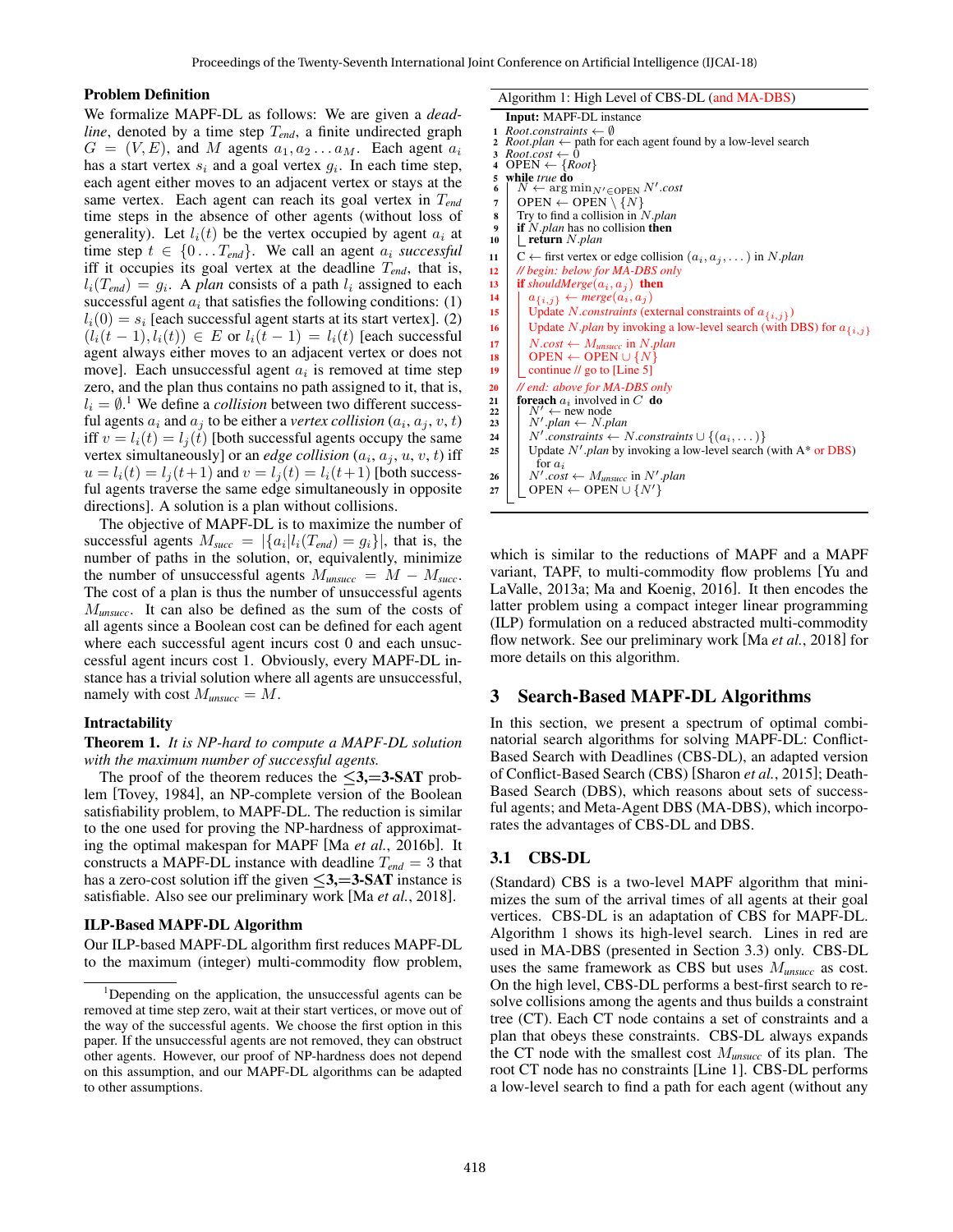constraints). The plan of the root CT node thus contains paths for all agents [Line 2], and its cost is zero [Line 3]. When CBS-DL expands a CT node  $N$ , it checks whether the CT node contains a plan that has no collisions [Line 8]. If this is the case, N is a goal node and CBS-DL terminates successfully [Line 10]. Otherwise, CBS-DL chooses a collision to resolve [Line 11] and generates two child nodes  $N_1$  and  $N_2$ that inherit all constraints and the plan from  $N$  [Line 21-23]. If the collision to resolve is a vertex collision  $(a_i, a_j, v, t)$ , CBS-DL adds the vertex constraint  $(a_i, v, t)$  to  $N_1$  to prohibit agent  $a_i$  from occupying v at time step t and similarly adds the vertex constraint  $(a_j, v, t)$  to  $N_2$ . If the collision to resolve is an edge collision  $(a_i, a_j, u, v, t)$ , CBS-DL adds the edge constraint  $(a_i, u, v, t)$  to  $N_1$  to prohibit agent  $a_i$  from moving from  $u$  to  $v$  at time step  $t$  and similarly adds the edge constraint  $(a_i, v, u, t)$  to  $N_2$  [Line 24]. For each child CT node, say  $N_1$ , CBS-DL performs a low-level search for agent  $a_i$  to compute a new path from its start vertex to its goal vertex within deadline  $T_{end}$  that obeys the constraints of  $N_1$  relevant to agent  $a_i$  and replaces the old path of agent  $a_i$  in  $N_1$ .*plan* with the new path returned by the low-level search (it deletes the old path if no path is returned) [Line 25]. CBS-DL thus updates the cost of  $N_1$  accordingly and inserts it into OPEN [Lines 26-27].

On the low level, CBS-DL performs an A\* search to find a path for the agent from its start vertex to its goal vertex by pruning all nodes with time step > T*end*. If it finds a path from the start vertex to the goal vertex of length exactly T*end* time steps that obeys the constraints imposed by the high level, it returns the path for the agent and cost 0. Otherwise, it returns no path and cost 1.

## Theoretical Analysis

We now prove that CBS-DL is complete and optimal.

Lemma 1. *CBS-DL generates only finitely many CT nodes. Proof.* The constraint added on Line 24 to a child CT node is different from the constraints of its parent CT node since the paths of its parent CT node do not obey it. The depth of the (binary) CT is finite because all paths are not longer than T*end* and only finitely many different vertex and edge constraints exist. П

Lemma 2. *Whenever CBS-DL chooses a CT node on Line 6 and the plan of the node has no collisions, then CBS-DL terminates with a solution with finite cost.*

*Proof.* The cost of the CT node is M*unsucc* of its plan, which is bounded by  $M$ . П

Lemma 3. *The plan of a CT node has the largest possible number of paths (one for each successful agent) that obey its constraints.*

*Proof (by induction).* The statement holds for the root CT node because its plan contains one path for each agent (since each agent can reach its goal vertex in T*end* time steps in the absence of other agents). Assume that the statement holds for the parent CT node  $N$  of any child CT node  $N'$ . When CBS-DL updates the plan of  $N'$  on Line 25, it changes the path for one agent only, say agent  $a_i$ , by performing a low-level search with the constraints of  $N'$  (including the newly added constraint  $\langle a_i, \dots \rangle$ ). Therefore, CBS-DL correctly updates the path for agent  $a_i$ , and the statement holds also for  $N'$  due

to the induction assumption and the fact that  $N'$ .*plan* inherits the paths of all agents different from agent  $a_i$  from N.*plan* on  $\Box$ Line 23.

## Lemma 4. *CBS-DL chooses CT nodes on Line 6 in nondecreasing order of their costs.*

*Proof.* CBS-DL performs a best-first search and the cost of a parent CT node  $N$  is at most the cost of any of its child CT nodes  $N'$  since  $N'$  *plan* contains at most as many paths as N.*plan* contains because (1) the plan of a CT node contains the largest possible number of paths (one for each successful agent) that obey its constraints according to Lemma 3, and thus  $(2)$  the set of all plans that obey  $N'$ .*constraints* is a subset of the set of all plans that obey N.*constraints* (since  $N.$ *constraints* ⊂  $N'.$ *constraints* due to Line 24). П

Lemma 5. *The cost of a CT node is at most the cost of any solution that obeys its constraints.*

*Proof.* The cost of the CT node is the cost  $M_{unsucc}$  of its plan, which in turn is the minimum among the costs of all plans that obey its constraints according to Lemma 3, which in turn is at most the cost of any solution that obeys its constraints since every solution that obeys its constraints is also a plan that obeys its constraints. П

Theorem 2. *CBS-DL is complete and optimal.*

*Proof.* A solution always exists, for example, where all agents are unsuccessful. Now assume that the cost of an optimal solution is  $x$  and, for a proof by contradiction, that CBS-DL does not terminate with a solution of cost  $x$ . Therefore, whenever CBS-DL chooses a CT node with cost  $x$  on Line 6, its plan has collisions (because otherwise CBS-DL would correctly terminate with a solution of cost  $x$  according to Lemma 2 since it chooses CT nodes on Line 6 in nondecreasing order of their costs according to Lemma 4). Pick an arbitrary optimal solution. A CT node whose constraints the optimal solution obeys has cost  $\leq x$  according to Lemma 5. The root CT node is such a node since the optimal solution trivially obeys its (empty) constraints. Whenever CBS-DL chooses such a CT node on Line 6, its plan has collisions (as shown directly above since its cost is  $\leq x$ ). CBS-DL thus generates the child CT nodes of this parent CT node, the constraints of at least one of which the optimal solution obeys and which CBS-DL thus inserts into OPEN with cost  $\leq x$ . Since CBS-DL chooses CT nodes on Line 6 in non-decreasing order of their costs according to Lemma 4, it chooses infinitely many CT nodes on Line 6 with costs  $\leq x$ , which contradicts Lemma 1.  $\Box$ 

## 3.2 Death-Based Search

Death-Based Search (DBS) is also a two-level algorithm. Conceptually, instead of imposing vertex or edge constraints on agents, DBS marks individual agents as unsuccessful and then searches for the minimal set of unsuccessful agents necessary to produce a solution.

We define a group  $\gamma$  of agents to be *consistent* iff all agents in it can simultaneously be successful, that is, the sub-MAPF-DL instance with the agents in  $\gamma$  has a zero-cost solution (an empty group is consistent). This condition is verified by a special call to CBS-DL with deadline T*end*, which reports that the condition holds if all agents in  $\gamma$  are successful or reports that the condition does not hold once CBS-DL expands a CT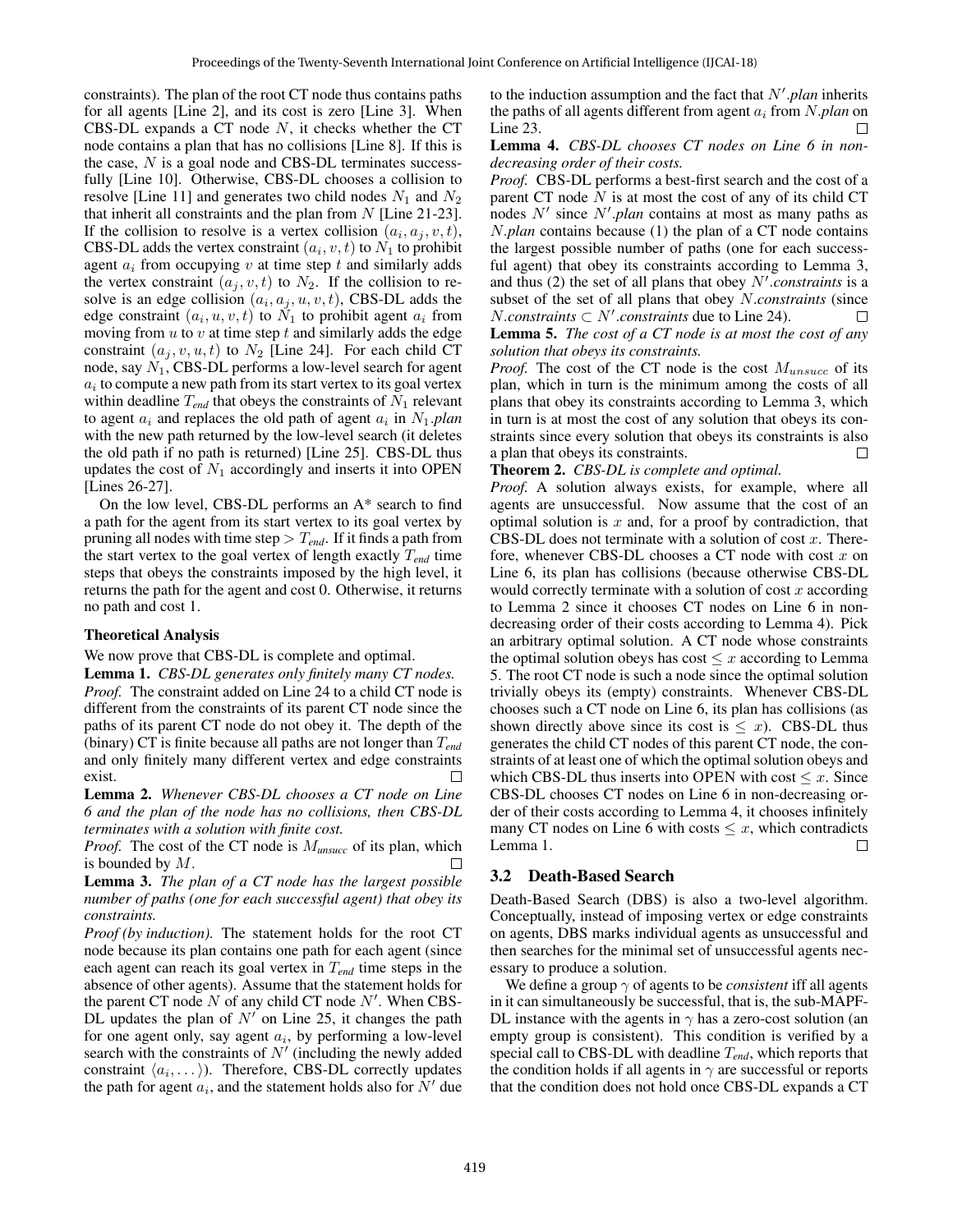Algorithm 2: High Level of DBS Input: MAPF-DL instance 1  $Root.live \leftarrow {\{a_i\}}|i = 1...M$ <br>2  $Root.cost \leftarrow 0$ 3 OPEN  $\leftarrow \{Root\}$ 4 while *true* do<br>5  $N \leftarrow \arg r$  $\overline{5} \mid N \leftarrow \argmin_{N' \in \text{OPEN}} N'.cost$ 6 OPEN  $\left\{ N \atop 7 \right\}$  Check whether all groups 7 Check whether all groups in N.*live* are consistent by calling CBS-DL 8 if all groups in *N.live* are consistent then<br>9 if  $|N$ .*live*  $|= 1$  then  $\begin{array}{|c|c|c|}\n\hline\n9 & \text{if } |N.live| = 1 \text{ then} \\
10 & \text{return the zero-co}\n\hline\n\end{array}$ 1 **return** the zero-cost solution for the single group  $\gamma$  in N.live  $\begin{array}{c|c} 11 \\ 12 \end{array}$  else  $\begin{array}{c|c} \n\overline{12} \\
\overline{13} \\
\overline{13}\n\end{array}$   $\begin{array}{c} \n\overline{N'} \leftarrow \text{new node} \\
\gamma \leftarrow \gamma_1 \cup \gamma_2 (\gamma_1)\n\end{array}$  $\leftarrow \gamma_1 \cup \gamma_2$  ( $\gamma_1$  and  $\gamma_2$  are the smallest groups in N.*live*) 14  $|$   $|$  *N'*.live  $\leftarrow$  (*N*.live  $\setminus$  { $\gamma_1, \gamma_2$ })  $\cup$  { $\gamma$ }  $15$   $\vert$   $\vert$  *N'*.cost  $\leftarrow$  *N*.cost 16 | | OPEN ← OPEN ∪  $\{N'\}$  $\frac{17}{18}$ 18 γ ← first group in N.*live* that does not have a zero-cost solution 19 **foreach**  $a_i \in \gamma$  **do**<br>20  $\mid N' \leftarrow$  new node  $\overline{21}$  | |  $\overline{N'}.$ *live* ←  $(N.$ *live* \  $\{\gamma\}) \cup \{\gamma \setminus \{a_i\}\}\$  $22 \mid \mid N'.cost \leftarrow N.cost + 1$  $\begin{array}{c|c} \mathbf{22} & P & N \cdot cost \leftarrow N \cdot cost + 1 \\ \mathbf{23} & \mathbf{OPEN} \leftarrow \mathbf{OPEN} \cup \{N'\} \end{array}$ 

node with non-zero cost (that is, at least one agent in  $\gamma$  is not successful).

On the high level, DBS performs a best-first search on the *death tree* (DT). Each DT node N contains a set N.*live* of disjoint groups of live agents (agents that have not been declared unsuccessful) and a cost N.*cost* equal to the number of agents that have been declared unsuccessful. Algorithm 2 shows the high-level search of DBS. The root DT node contains a set of M groups of live agents, each group containing a single unique agent [Lines 1] and its cost is zero [Line 2]. DBS chooses the DT node N with the smallest cost N.*cost* and checks if all groups in its set N.*live* are consistent [Line 5-7]. If *N.live* contains a single consistent group  $\gamma$ , the DT node N is a goal node, and DBS returns the zero-cost solution for γ [Line 10]. If all (more than one) groups in N.*live* are consistent, DBS merges the two smallest groups  $\gamma_1$  and  $\gamma_2$  in *N.live* to form a new group  $\gamma$  and adds a child DT node whose set contains all the groups in *N*.live but replaces  $\gamma_1$  and  $\gamma_2$  with  $\gamma$  [Lines 12-16]. Otherwise, there is an inconsistent group  $\gamma$  in *N.live* [Line 18]. We know that at least one agent in  $\gamma$  must be declared unsuccessful, forcing a split. In this case, DBS adds | $\gamma$ | child nodes, one for each agent  $a_i \in \gamma$ , to DT, where each of these nodes declares its own unique agent  $a_i \in \gamma$  unsuccessful, and its cost is thus one larger than that of its parent [Lines 20-23].

### Other Versions of DBS

DBS could have started with a root DT node [Line 1] whose set contains only a single group of all M agents, which does not require merging groups of live agents but results in a larger branching factor for the root DT node. DBS could have chosen different groups to merge [Line 14], which might result in an inconsistent group of larger size. Whenever DBS splits a parent DT node [Lines 20-23], it could have generated child DT nodes whose sets contain only consistent additional groups (and thus possibly declare more than one additional agent unsuccessful for the child DT nodes), which requires a procedure that can determine all consistent subgroups of the (inconsistent) group  $\gamma$  of agents efficiently and might result in a larger branching factor. In this paper, we chose to present the version that is the easiest to understand and analyze.

#### Theoretical Analysis

We now prove that DBS is complete and optimal.

Lemma 6. *DBS generates only finitely many DT nodes.*

*Proof.* The branching factor of a DT node is bounded by M due to Line 19. Due to Lines 14 and 21, when we consider each DT node in a downward traversal of any branch of DT from the root DT node, its set contains either one less group (when merging two groups) or one less agent (when declaring an unsuccessful agent) than that of its parent CT node. Its set is thus different from the sets of all its ancestor DT nodes. Therefore, the depth of DT is also finite since there are finitely many possible sets of disjoints groups of the M agents. П Lemma 7. *Whenever DBS chooses a DT node on Line 5 whose set contains one single consistent group of live agents, then DBS correctly terminates with a solution of finite cost.*

*Proof.* Its cost is the number of agents that have been declared unsuccessful, which is bounded by M.  $\Box$ Lemma 8. *DBS chooses DT nodes on Line 5 in nondecreasing order of their costs.*

*Proof.* DBS performs a best-first search, and the cost of a parent DT node is at most the cost of any of its child DT nodes due to Lines 15 and 22.  $\Box$ 

Theorem 3. *DBS is complete and optimal.*

*Proof.* A solution always exists, for example, where all agents are unsuccessful. Now assume that the cost of an optimal solution is  $x$  and, for a proof by contradiction, that DBS does not terminate with a solution of cost  $x$ . Therefore, whenever DBS chooses a DT node with cost  $x$  on Line 5, its set does not contain one single consistent group (because otherwise DBS would correctly terminate with a solution of cost x according to Lemma 7 since it chooses DT nodes on Line 5 in non-decreasing order of their costs according to Lemma 8). Pick an arbitrary optimal solution with the set γ*unsucc* of  $x$  unsuccessful agents. Trivially, a DT node that has declared the agents in a subset of  $\gamma_{\text{unsucc}}$  unsuccessful has cost  $\leq x$ . The root DT node is such a node since it has not declared any agents unsuccessful. Whenever DBS chooses such a DT node on Line 5, its set does not contain one single consistent group (as shown directly above since its cost is  $\leq x$ ). Its set thus contains (1) more than one consistent group or (2) an inconsistent group (in which case the DT node has declared the agents in a *strict* subset of  $\gamma_{unsucc}$  unsuccessful). In case (1), DBS thus generates the only child DT node of this parent DT node, which has declared the same agents unsuccessful as the parent DT node and which DBS thus inserts into OPEN with cost  $\leq x$ . In case (2), DBS thus generates the child DT nodes of this parent DT node, at least one of which has still declared the agents (including one additional agent) in a subset of  $\gamma_{\textit{unsucc}}$  unsuccessful and which DBS thus inserts into OPEN with cost  $\leq x$ . Since DBS chooses DT nodes on Line 5 in non-decreasing order of their costs according to Lemma 8, it chooses infinitely many DT nodes on Line 5 with costs  $\leq x$ , which contradicts Lemma 6.  $\Box$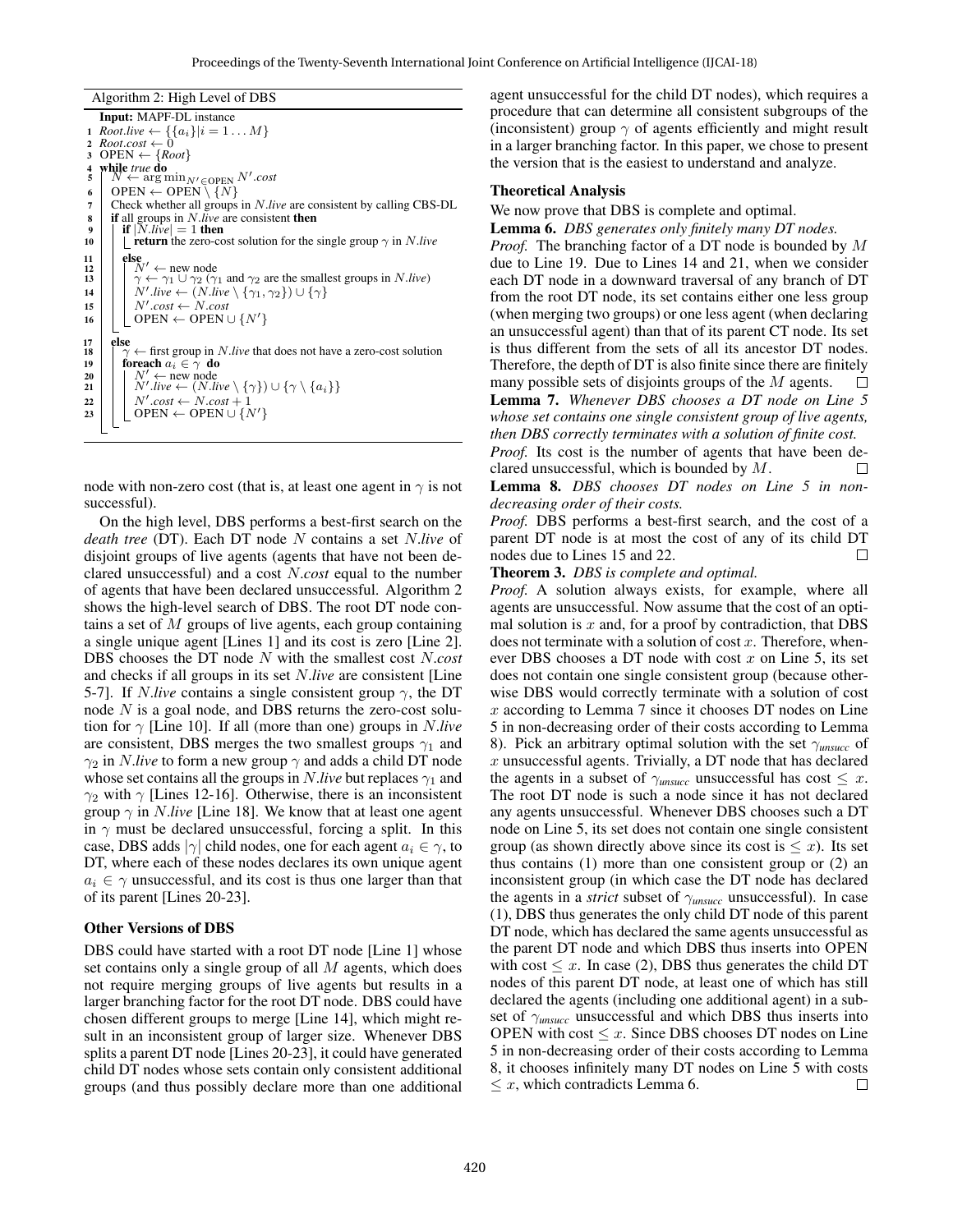#### 3.3 Meta-Agent DBS

CBS may perform poorly when an environment contains many possible, but colliding, paths for the agents since the size of CT is exponential in the number of collisions resolved. On the other hand, DBS may perform poorly for MAPF-DL if the conflicting agents are not added to the same group early in the search. We thus combine the power of CBS for weakly coupled agents and the power of DBS for identifying unsuccessful agents in a tightly coupled subset of agents using the Meta-Agent CBS [Sharon *et al.*, 2015] framework, which results in a new optimal MAPF-DL algorithm, called Meta-Agent DBS (MA-DBS).

MA-DBS is a two-level algorithm: It uses the high-level search of CBS-DL on the high level and DBS on the low level. Algorithm 1 shows its high-level search. MA-DBS is similar to CBS-DL but also keeps track of the number of times collisions between every pair of (simple) agents that it has considered thus far during the search in a conflict matrix  $CM$ . Before MA-DBS expands a CT node N for the colliding agents  $a_i$  and  $a_j$ , if the number of collisions between the two agents exceeds a user-defined *merge threshold* B, MA-DBS merges them into a composite *meta agent*  $a_{\{i,j\}}$ . To do so, whenever MA-DBS considers a collision between (meta) agents  $a_i$  and  $a_j$  [Line 11], because two simple agents  $a_k \in a_i$  and  $a_{k'} \in a_j$  collide, it increases the value of  $CM[\{k, k'\}]$  by one. Function shouldMerge $(a_i, a_j)$ returns *true* iff  $\sum_{a_k \in a_i, a_{k'} \in a_j} CM[\{k, k'\}] > B$  [Line 13]. Since DBS uses a low-level search that finds a plan for a meta agent without any internal collisions between all (simple) agents in the meta agent, it only needs to store external constraints resulting from (external) collisions between any two (simple) agents in different meta agents. Therefore, if MA-DBS decides to merge  $a_i$  and  $a_j$  into  $a_{\{i,j\}}$ , it updates the constraints *N.constraints* of the CT node  $\tilde{N}$  accordingly [Line 15]. It then calls DBS to find new paths (without internal collisions) for all agents in  $a_{\{i,j\}}$  subject to the constraints in *N*.*constraints* relevant to  $a_{\{i,j\}}$  (by solving a MAPF-DL instance with agents in  $a_{\{i,j\}}$  and updates the plan N.plan and cost N.*cost* of the CT node N according to the new paths returned by DBS [Lines 16-17]. Then, instead of expanding  $N$ , MA-DBS inserts  $N$  back into OPEN [Line 18]. When MA-DBS generates a new child CT node, it also calls DBS to find an optimal solution for a meta agent that obeys the constraints of the child CT node [Line 25].

#### Theoretical Analysis

Lemmas 1 and 4 hold for MA-DBS without change. Since the low-level search of MA-DBS, namely DBS, returns the maximum number of paths for a meta agent that obey the constraints of a CT node, Lemma 3 also holds for MA-DBS because (1), when it updates the plan of a CT node on Line 16, the resulting plan contains the maximum number of paths for the new meta agent and the original paths of the other agents, and (2), when it updates the plan of a child CT node on Line 25, the resulting plan contains the maximum number of paths for the meta agent and inherits paths of other agents from the plan of the parent CT node, and thus the induction argument for the proof of Lemma 3 holds. Consequently, Lemma 4 also holds for MA-DBS.



Figure 1: Success rates (top left), averaged running times over all instances (top right), and averaged running times over instances solved by all six algorithms (bottom) for different numbers of agents.

## Theorem 4. *MA-DBS is complete and optimal.*

*Proof.* MA-DBS only merges two agents into one agent on Line 14 but never splits any agent. Therefore, MA-DBS does the merge operation [Lines 14-19] finitely many times (bounded by  $M$ ) for each CT node. The rest of the proof is the same as the proof of Theorem 2. □

## 4 Experiments

In this section, we describe our experimental results on a 2.50 GHz Intel Core i5-2450M laptop with 6 GB RAM. We tested six optimal MAPF-DL algorithms: the ILP-based algorithm, CBS-DL, DBS, and MA-DBS with merge thresholds 0, 10, and 100 (labeled as MA-DBS(0), MA-DBS(10), and MA-DBS(100), respectively). The ILP-based algorithm uses CPLEX V12.7.1 [IBM, 2011] as the ILP solver. We experimented on instances where the start and goal vertices of each agent are placed randomly so that the distance between them is close to the deadline. An instance becomes much easier to solve if this distance is much smaller than the deadline (since there is more leeway to plan a path for the agent). Specifically, we use three sets of randomly generated MAPF-DL instances with different numbers of agents (varied from 10 to 100 in increments of 10) labeled as SMALL, MEDIUM, and LARGE on  $40 \times 40$ ,  $80 \times 80$ , and  $120 \times 120$  4-neighbor 2-D grids with deadlines  $T_{end} = 50$ , 100, and 150, respectively. The cells in each grid are blocked independently at random with 20% probability each. We generate 50 MAPF-DL instances for each number of agents for each set. The start and goal vertices of each agent are randomly placed at distance 48, 49, or 50 for SMALL, 98, 99, or 100 for MEDIUM, and 148, 149, or 150 for LARGE. Each algorithm is given a time limit of 60 seconds to solve each instance. We did not run an algorithm for some number of agents if it solved none of the 50 instances for a smaller number of agents.

The  $40\times40$  SMALL domain Figure 1 (top left) plots the success rates (numbers of instances solved within the time limit divided by 50) for all algorithms for SMALL. ILP has the highest success rates, and they start to drop only at 50 agents. The success rates for the search-based algorithms start to drop at 30 agents. DBS and MA-DBS(0) have the highest success rates among all search-based algorithms. Figure 1 (top right)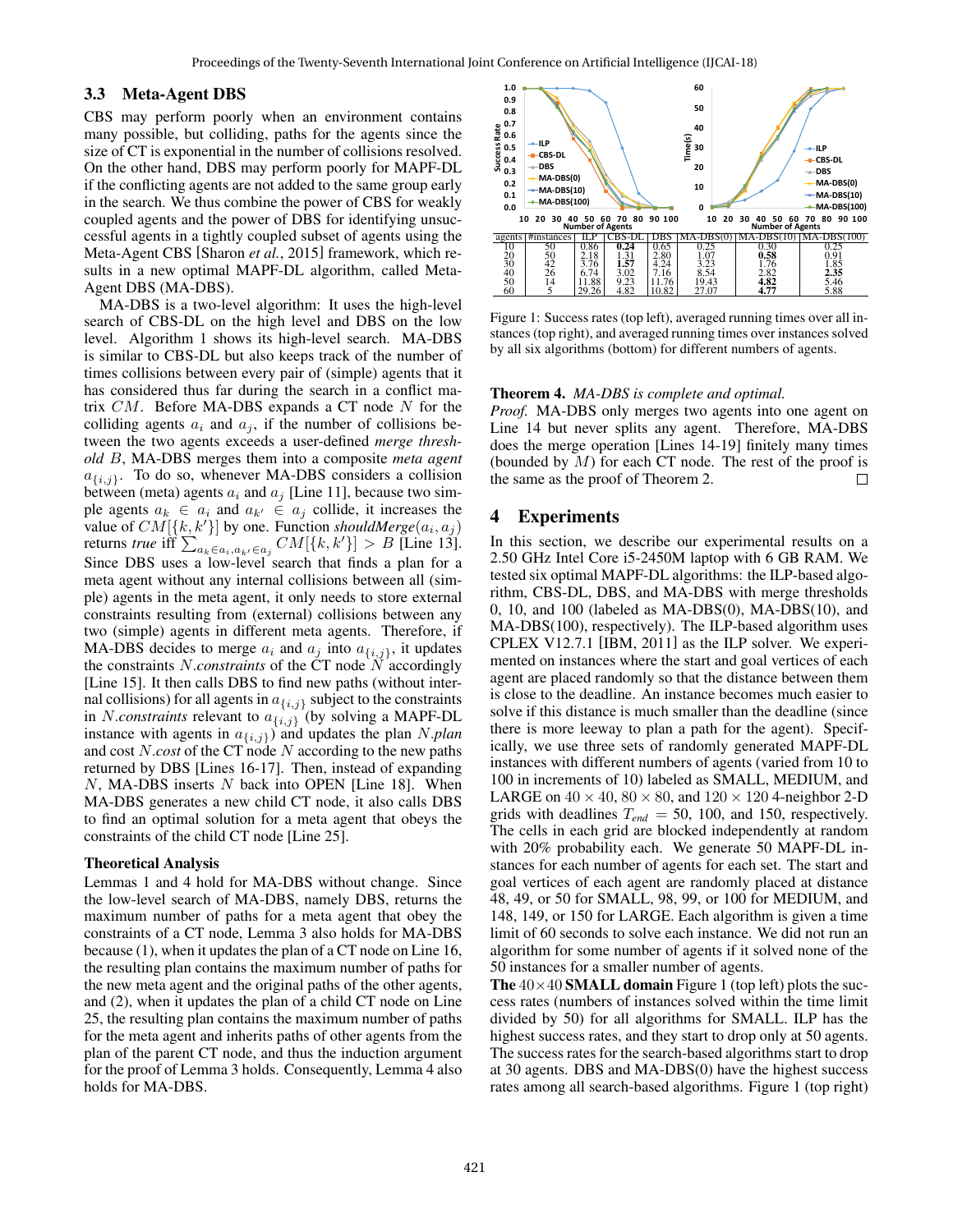

Figure 3: Results for LARGE.

plots the average running times over all 50 instances. 60 seconds are used for an instance that is not solved. Therefore, the data points in the chart are lower bounds on the running times in those cases when not all instances are solved. ILP performs the best. Finally, the table in Figure 1 reports the average running times over those "easy" instances that are solved by all six algorithms (it also reports the numbers of those instances but does not show the rows where no instance is solved by all the algorithms). The best entry in each row is shown in bold. The search-based algorithms use less time to solve these "easy" instances than ILP. CBS-DL, MA-DBS(10), and MA-DBS(100) seem to use the least times and outperform ILP by up to a factor of 6. In some cases, the running times are smaller for larger numbers of agents because fewer (and "easier") instances are solved by all algorithms.

The  $80 \times 80$  MEDIUM domain Figure 2 reports the same statistics for MEDIUM in the same format as reported for SMALL. Figure 2 (top left) plots the success rates. ILP has the highest success rates for small numbers ( $\leq 50$ ) of agents but the lowest success rates for large numbers of agents. MA-DBS(10) seems to perform the best for large numbers of agents. Figure 2 (top right) plots the average running times over all 50 instances. ILP has the longest running times. MA-DBS(10) seems to perform the best in general. Finally, the table in Figure 2 reports the average running times over instances that are solved by all six algorithms. ILP performs the worst. CBS-DL seems to have the smallest running times and outperforms ILP by up to a factor of 7.

The  $120 \times 120$  LARGE domain Figure 3 reports the same statistics for LARGE in the same format as reported for SMALL. Figure 3 (top left) plots the success rates. CBS-DL, MA-DBS(10), and MA-DBS(100) have the best success rates. ILP has the worst success rates. Figure 3 (top right) plots the average running times over all 50 instances. MA-DBS(10) seems to perform the best. ILP performs the worst. The table in Figure 3 reports the average running times over instances that are solved by all six algorithms. MA-DBS(10) and CBS-DL perform the best (very close to each other) and outperform ILP by up to a factor of 9.

Summary of Experimental Results For the same number of agents, SMALL has higher agent density, more tightlycoupled agents, and shorter planning horizons than MEDIUM and LARGE. ILP outperforms the search-based algorithms for SMALL because the size of the ILP formulation is small. When T*end* increases, the size of the ILP formulation and the running time required to solve it increase significantly.

On the other hand, among all search-based algorithms, there seems to be a spectrum where DBS and CBS-DL sit at two extremes. DBS has higher success rates than CBS-DL for SMALL. CBS-DL has significantly higher success rates than DBS for MEDIUM and LARGE. CBS-DL uses much less times than DBS for instances that are solved by all algorithms. MA-DBS seems to balance between CBS-DL and DBS: (a) MA-DBS(0) is more similar to DBS because it merges agents into meta agents more frequently, which can result in a large meta agent containing many agents that need to be solved by DBS on the low level; and, on the other hand, (b) MA-DBS(10) and MA-DBS(100) are more similar to CBS-DL because they merge agents less frequently and their searches mostly remain in the CBS-DL framework.

## 5 Conclusions and Future Work

We formalized MAPF-DL, a new variant of MAPF. Theoretically, we proved that MAPF-DL is NP-hard to solve optimally. We presented two families of optimal MAPF-DL algorithms, one based on an ILP formulation and one based on combinatorial search techniques. Our experimental results show that each of them performs the best in different scenarios. We suggest the following future directions: (1) develop and compare new MAPF-DL algorithms, for example, A\*-, ASP-, and SAT-based algorithms; (2) study important generalizations of MAPF-DL (for example, when agents have different priorities) more deeply; (3) study the combinatorial difference between MAPF-DL and MAPF; and (4) explore different merge criteria for MA-DBS.

#### References

- [Barer *et al.*, 2014] M. Barer, G. Sharon, R. Stern, and A. Felner. Suboptimal variants of the conflict-based search algorithm for the multi-agent pathfinding problem. In *SoCS*, pages 19–27, 2014.
- [Boyarski *et al.*, 2015] E. Boyarski, A. Felner, R. Stern, G. Sharon, D. Tolpin, O. Betzalel, and S. E. Shimony. ICBS: Improved conflict-based search algorithm for multi-agent pathfinding. In *IJCAI*, pages 740–746, 2015.
- [Cohen *et al.*, 2016] L. Cohen, T. Uras, T. K. S. Kumar, H. Xu, N. Ayanian, and S. Koenig. Improved solvers for bounded-